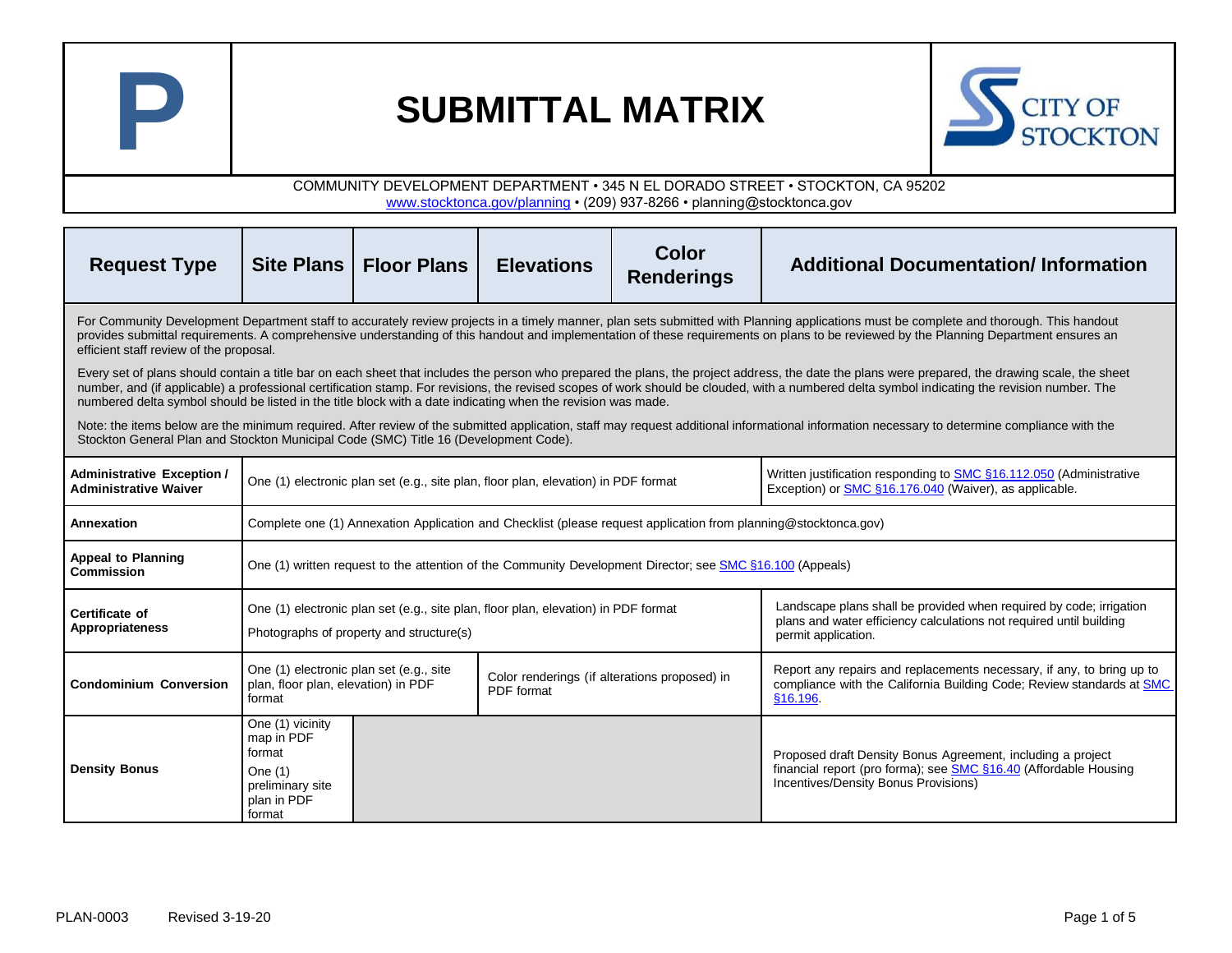



| <b>Request Type</b>                                   | Site Plans                                                                                                                                                                                                                                                                                                                                               | <b>Floor Plans</b>                                                                                                                                               | <b>Elevations</b>                                                                   | Color<br><b>Renderings</b>                                                                                                                                                    | <b>Additional Documentation/Information</b>                                                                                                                                                                                                                                                                                                                                             |  |  |
|-------------------------------------------------------|----------------------------------------------------------------------------------------------------------------------------------------------------------------------------------------------------------------------------------------------------------------------------------------------------------------------------------------------------------|------------------------------------------------------------------------------------------------------------------------------------------------------------------|-------------------------------------------------------------------------------------|-------------------------------------------------------------------------------------------------------------------------------------------------------------------------------|-----------------------------------------------------------------------------------------------------------------------------------------------------------------------------------------------------------------------------------------------------------------------------------------------------------------------------------------------------------------------------------------|--|--|
| <b>Design Review</b>                                  |                                                                                                                                                                                                                                                                                                                                                          | One (1) (e.g., site plan, floor plan, elevation) in PDF format<br>manufacturer and product name/number in PDF format<br>Photographs of property and structure(s) | One (1) scan or picture of color/material board with original samples identified by | Preliminary landscape plans shall be provided when required by code;<br>irrigation plans and water efficiency calculations not required until<br>building permit application. |                                                                                                                                                                                                                                                                                                                                                                                         |  |  |
| <b>Development Agreement</b>                          | Application shall be filed in compliance with SMC §16.128 (Development Agreements).                                                                                                                                                                                                                                                                      |                                                                                                                                                                  |                                                                                     |                                                                                                                                                                               |                                                                                                                                                                                                                                                                                                                                                                                         |  |  |
| <b>General Plan Amendment</b>                         | One (1) site<br>plan in PDF<br>format                                                                                                                                                                                                                                                                                                                    |                                                                                                                                                                  |                                                                                     |                                                                                                                                                                               | Provide proposed findings of fact responsive to SMC §16.116.050.<br>Plans shall identify Assessor's Parcel Numbers (APNs), existing and<br>proposed General Plan land use designations for project site and<br>adjacent parcels.<br>When accompanying a proposed subdivision, a legal description of the<br>Land Use Map amendment(s) shall be provided by a qualified<br>professional. |  |  |
| <b>Home Occupation Permit</b>                         | One (1) completed application, including property owner signature in PDF format.<br>See SMC §16.80.160 (Home Occupations) for self-enforcing, mandatory standards.                                                                                                                                                                                       |                                                                                                                                                                  |                                                                                     |                                                                                                                                                                               |                                                                                                                                                                                                                                                                                                                                                                                         |  |  |
| Interpretation of<br><b>Regulations</b>               | Submit written request to the attention of the Community Development Director in PDF format.<br>Reference specific code section(s) requested for interpretation and provide relevant supporting information. Review SMC §16.08 (Interpretation of Regulations).                                                                                          |                                                                                                                                                                  |                                                                                     |                                                                                                                                                                               |                                                                                                                                                                                                                                                                                                                                                                                         |  |  |
| <b>Land Development Permit</b>                        |                                                                                                                                                                                                                                                                                                                                                          | One (1) (e.g., site plan, floor plan, elevation) in PDF format                                                                                                   |                                                                                     | Preliminary landscape plans shall be provided when required by code;<br>irrigation plans and water efficiency calculations not required until<br>building permit application. |                                                                                                                                                                                                                                                                                                                                                                                         |  |  |
| <b>Master Development</b><br><b>Plan or Amendment</b> | Scheduled pre-application conference with Planning Staff (see SMC §16.84.030); Detailed Administrative Draft MDP or Amendment (see SMC Chapter 16.140 for the<br>required form and content of MDPs); A Draft Development Agreement (SMC Chapter 16.128), and Public Facilities Financing Plan to be processed concurrently with<br>the MDP or Amendment. |                                                                                                                                                                  |                                                                                     |                                                                                                                                                                               |                                                                                                                                                                                                                                                                                                                                                                                         |  |  |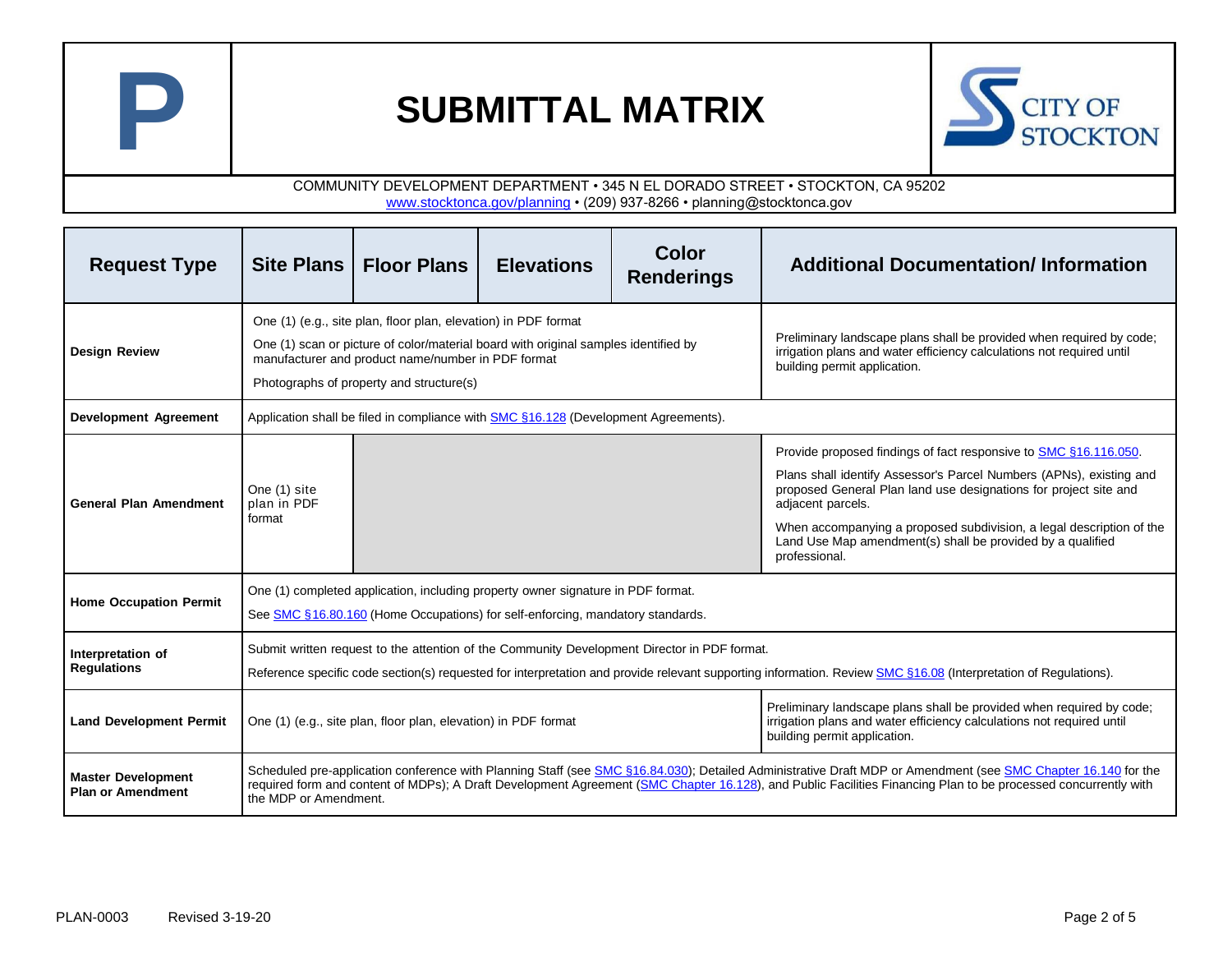



| <b>Request Type</b>                             |                                                                                                                                                                                                                                                                                                        | Site Plans   Floor Plans                                                                                                                              | <b>Elevations</b> | Color<br><b>Renderings</b>                                                                                                                                                                                                                                                                                                                                                          | <b>Additional Documentation/Information</b> |  |
|-------------------------------------------------|--------------------------------------------------------------------------------------------------------------------------------------------------------------------------------------------------------------------------------------------------------------------------------------------------------|-------------------------------------------------------------------------------------------------------------------------------------------------------|-------------------|-------------------------------------------------------------------------------------------------------------------------------------------------------------------------------------------------------------------------------------------------------------------------------------------------------------------------------------------------------------------------------------|---------------------------------------------|--|
| <b>Planned Development</b>                      |                                                                                                                                                                                                                                                                                                        | One (1) (e.g., site plan, floor plan, elevation) in PDF format                                                                                        |                   | Provide a detailed description of the proposal, including open space,<br>aesthetics, recreational amenities, and street layout.<br>Specifically address SMC §16.144.030 in writing and graphic format,<br>as relevant (e.g., standards modified, amenities provided).                                                                                                               |                                             |  |
| <b>Pre-Application Meeting</b>                  |                                                                                                                                                                                                                                                                                                        | One (1) (e.g., site plan, floor plan, elevation) in PDF format<br>Written project narrative, including meeting goals and specific questions for staff |                   | Plans can be in preliminary form.                                                                                                                                                                                                                                                                                                                                                   |                                             |  |
| Precise Road Plan/<br><b>Amendment</b>          |                                                                                                                                                                                                                                                                                                        | One (1) engineered site plan in PDF format                                                                                                            |                   | A detailed description and drawings of the proposal, indicating the<br>existing design of the roadway, existing and proposed land uses, and<br>indicating access points, lane configurations, and right-of-way(s).<br>Provide a traffic analysis prepared by a qualified professional that<br>evaluates the operations and safety of the plan according to applicable<br>standards. |                                             |  |
| <b>Zoning Map Amendment /</b><br><b>Prezone</b> | zoning districts in PDF format                                                                                                                                                                                                                                                                         | One (1) diagram showing the existing and proposed                                                                                                     |                   | Plans shall identify Assessor's Parcel Numbers (APNs), existing and<br>proposed Zoning Map designations for project site and adjacent<br>parcels.<br>Unless the proposal includes existing Assessor Parcel Number(s),<br>provide legal description(s) and map exhibits for existing and proposed<br>zones.                                                                          |                                             |  |
| <b>Site Plan Review</b>                         | One (1) in PDF format                                                                                                                                                                                                                                                                                  |                                                                                                                                                       |                   | Preliminary landscape plans shall be provided when required by code;<br>irrigation plans and water efficiency calculations not required until<br>building permit application.                                                                                                                                                                                                       |                                             |  |
| Specific Plan or<br><b>Amendment</b>            | Mandatory meeting prior to filing; schedule with Planning Manager. Email planning@stocktonca.gov to schedule.<br>Provide a detailed scope of work for the Specific Plan or Amendment (See SMC Chapter 16.156 for requirements)<br>Provide a Public Facilities Financing Plan / Fiscal Impact Analysis. |                                                                                                                                                       |                   |                                                                                                                                                                                                                                                                                                                                                                                     |                                             |  |
| <b>Street Name Change</b>                       | Submit a written request to the attention of the Community Development Director (see SMC Chapter 16.160 for application requirements).                                                                                                                                                                 |                                                                                                                                                       |                   |                                                                                                                                                                                                                                                                                                                                                                                     |                                             |  |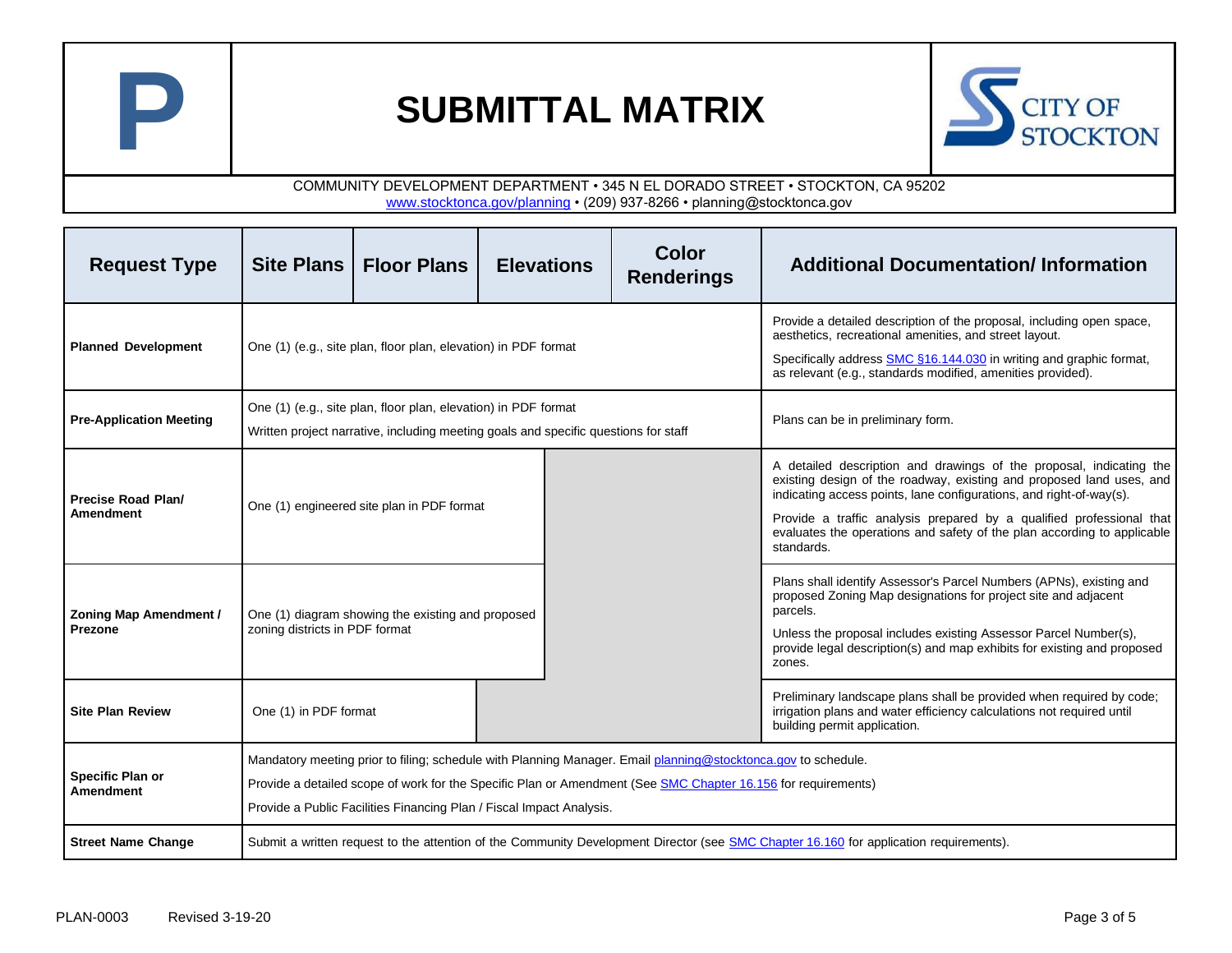



| <b>Request Type</b>                                                                    |                          | Site Plans   Floor Plans                                                                                                              | <b>Elevations</b> |  | Color<br><b>Renderings</b> | <b>Additional Documentation/Information</b>                                                                                                                                                                                                                                                                                                                                                         |  |  |
|----------------------------------------------------------------------------------------|--------------------------|---------------------------------------------------------------------------------------------------------------------------------------|-------------------|--|----------------------------|-----------------------------------------------------------------------------------------------------------------------------------------------------------------------------------------------------------------------------------------------------------------------------------------------------------------------------------------------------------------------------------------------------|--|--|
| <b>Temporary Activity Permit</b>                                                       | One (1) in PDF format    |                                                                                                                                       |                   |  |                            | Detailed description of event including, but not limited to, information<br>about start date/time, end date/time, security plan; signage; waste<br>collection and disposal; parking and traffic control; restrooms; lighting;<br>temporary structures (i.e., tents, fences); alcohol sales.                                                                                                         |  |  |
| <b>Tentative Parcel Maps</b><br><b>Tentative Maps</b><br><b>Vesting Tentative Maps</b> | One (1) in PDF<br>format |                                                                                                                                       |                   |  |                            | Preliminary Title Report (less than 6 months old) plus copies of all<br>documents referenced therein<br>See SMC §16.188.030 for subdivision map form and content<br>requirements                                                                                                                                                                                                                    |  |  |
| <b>Time Extension</b>                                                                  |                          | Submit written request to the attention of the Community Development Director. Review SMC Chapter 16.96 (Expirations and Extensions). |                   |  |                            |                                                                                                                                                                                                                                                                                                                                                                                                     |  |  |
| Use Permit - Existing<br><b>Structure / Site Developed</b>                             | One (1) in PDF format    |                                                                                                                                       |                   |  |                            | If the use is located at an existing business establishment, please list<br>the name of the business.<br>Describe any special equipment that will be involved in the use or<br>activity and identify the number of existing and proposed parking<br>spaces available for the proposed use.<br>Describe basic operations (e.g., days and hours of operation, employee<br>number, enrollment number). |  |  |
| Use Permit - New<br>Development                                                        | One (1) in PDF format    |                                                                                                                                       |                   |  |                            | In addition to the proposed use activity, describe any special<br>equipment that will be involved in the use or activity; Identify the<br>number of proposed parking spaces available for the proposed use.<br>Please list the days and hours of operation.                                                                                                                                         |  |  |
| <b>Use Permit Amendment</b>                                                            | One (1) in PDF format    |                                                                                                                                       |                   |  |                            | One (1) copy of permit proposed for amendment<br>Written description of proposed amendment<br>Describe any special equipment that will be involved in the use or<br>activity and identify the number of existing and proposed parking spaces<br>available for the proposed use.<br>Describe basic operations (e.g., days and hours of operation, employee<br>number, enrollment number).            |  |  |